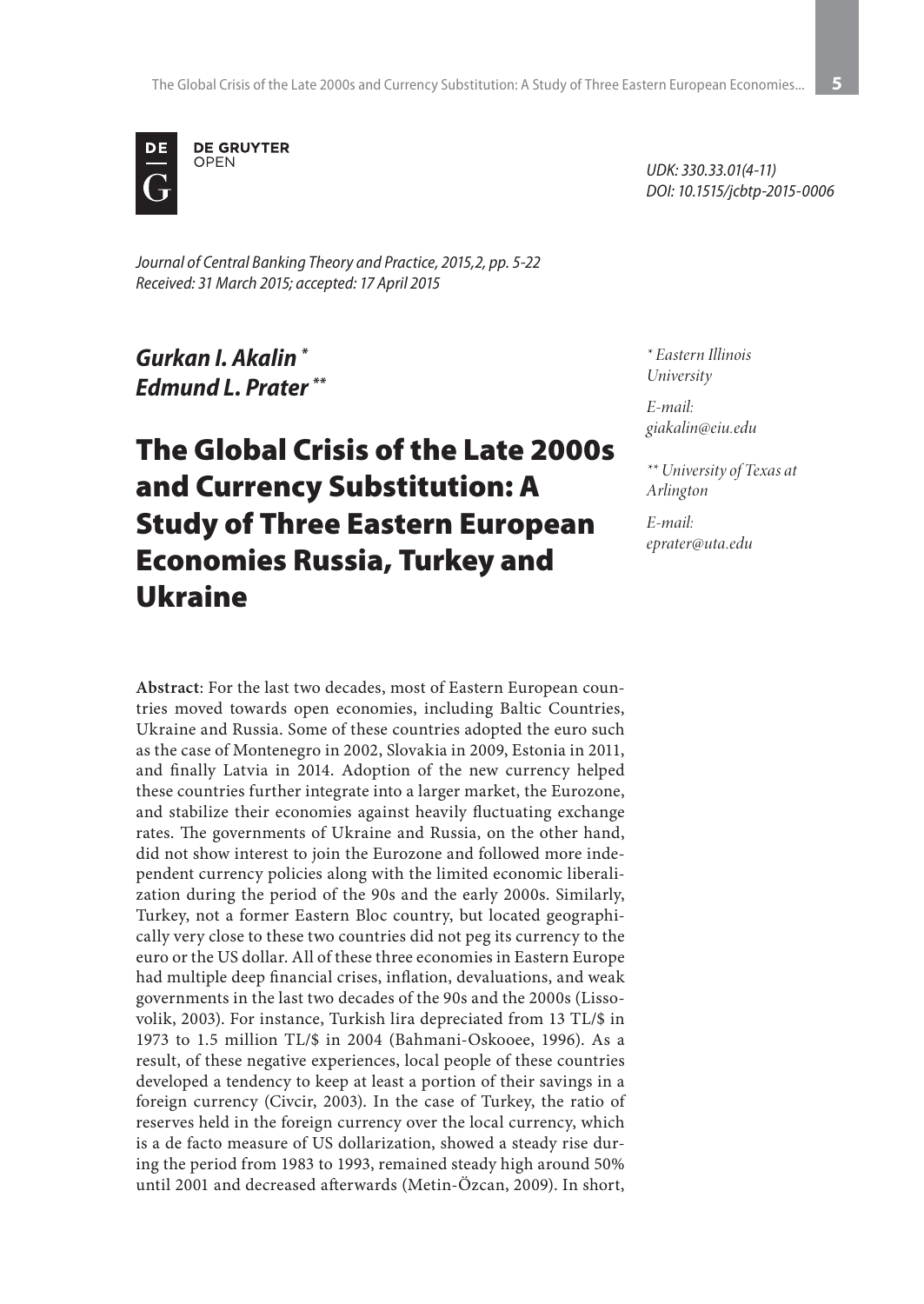these countries are examples of highly US dollarized countries (Havrylyshyn & Beddies, 2003; Kaplan, 2008).

This paper is to investigate the changes in the currency substitution during and after the global financial crisis between 2007 and 2010 in Russia, Turkey and Ukraine. These three countries with large economies, recent strong US dollarization experience in the last two decades, and relatively open markets, provide good cases for understanding the global trend in the currency substitution and the status of the US dollar as a reserve currency.

**Keywords**: Currency Substitution, Monetary Policy, Reserve Currency, Globalization, Financial Crisis

**JEL Code**: F310, F330, G010

#### **1. Introduction**

For the last two decades, most of Eastern European countries moved towards open economies, including Baltic Countries, Ukraine and Russia. Some of these countries adopted the euro such as the case of Montenegro in 2002, Slovakia in 2009, Estonia in 2011, and finally Latvia in 2014. Adoption of the new currency helped these countries further integrate into a larger market, the Eurozone, and stabilize their economies against heavily fluctuating currency exchange rates. The governments of Ukraine and Russia, on the other hand, did not join the euro area and followed their own currency policies along with limited economic liberalization. Similarly, Turkey, not a former Eastern Bloc country and located geographically very close to these two countries, did not peg its currency to the euro or the US dollar.

There are significant similarities between these countries and also there are obvious differences. In terms of similarities, all of these three economies are located in Eastern Europe and had multiple deep financial crises, inflation, devaluations, and weak governments in the last two decades of the 1990s and the 2000s (Lissovolik, 2003). For instance, Turkish lira depreciated from 13 TL/\$ in 1973 to 1.5 million TL/\$ in 2004 (Bahmani-Oskooee, 1996). As a result of these negative experiences, local people of these countries developed a tendency to keep at least a portion of their savings in a foreign currency (Civcir, 2003). In the case of Turkey, the ratio of reserves held in the foreign currency over the local currency, which is a de facto measure of US dollarization rate, showed a steady rise during the period from 1983 to 1993, remained steady high around 50% until 2001, and decreased afterwards (Metin-Özcan, 2009). In short, these countries are examples of highly US dollarized countries (Havrylyshyn & Beddies, 2003; Kaplan, 2008). In terms of differences among Russia, Turkey, and Ukraine; however, Turkey has much of a functioning market economy and is not a commodity driven economy.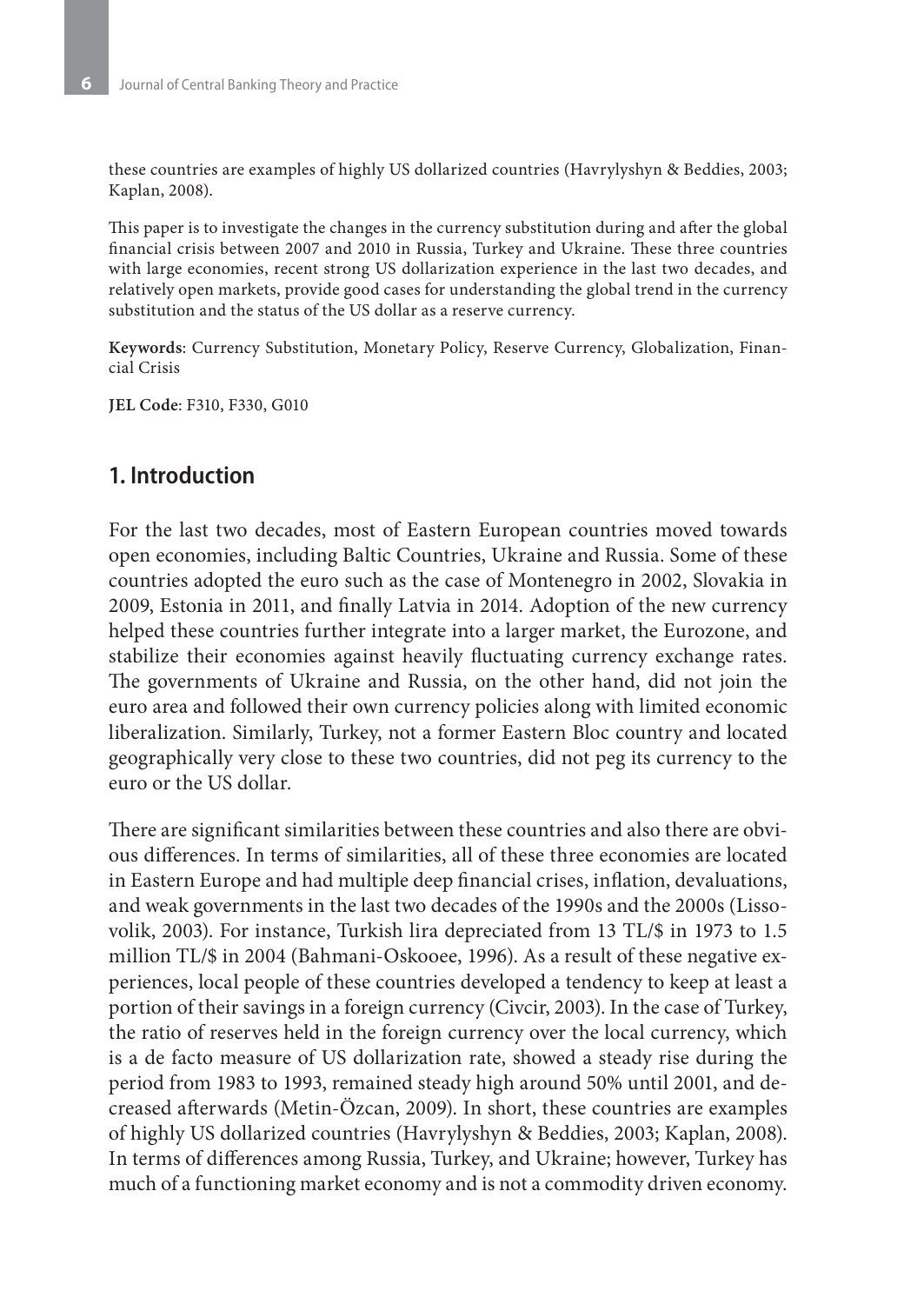This paper is to investigate the changes in the currency substitution during and after the global financial crisis between 2007 and 2010 in Russia, Turkey and Ukraine. These three countries with large economies, recent strong US dollarization experiences in the last two decades, and relatively open markets, provide good cases for understanding the global trend in the currency substitution and the faith of the US dollar as a reserve currency. This period also excludes all recent geopolitical problems between Ukraine and Russia. It was a period of questioning the status of the US dollar as a stable currency. If foreign, non-US based investors lose their trust in holding and investing in the US dollar and US Treasuries, there will be strong consequences for the US economy. If these three countries showed significant drops in US dollarization rate during this period, it would be a sign of a trouble for the US dollar as a reserve currency in the future. This study is unique in the sense that there is limited or no research in literature on changes in the currency substitution during the global financial crisis. It is also unique that these three countries are included in a common comparative study. What is also interesting is that all these countries also experienced local financial crises after the initial crisis in the US.

# **1.1. Currency Substitution as a Measure of the US dollar being a Hard Currency**

Currency substitution develops when domestic currency loses some of its primary functions such as being a medium of exchange, a unit of account and a store of value against a stronger currency, a hard currency (Feige, 2003). The term "US dollarization" is also used commonly to describe currency substitution. Currency substitution in most of the cases starts with an unofficial switching to another currency as a unit of account and as a store of value instead of the local currency (Calvo & Végh, 1992). Some of these countries may officially opt to adopt foreign currency as the legal tender in the final phase of currency substitution. For instance, Ecuador in 2000 and El Salvador in 2001 switched to the US dollar from their local currencies (Salvatore, 2001). This process can be a voluntary political decision in countries with the stable economy and low inflation in order to join a larger economic zone such as in expanding the euro area, or as the last option for less developed or developing countries with hyperinflation or unstable currency. For instance, Zimbabwe switched to the US dollar in 2009 after a long period of hyperinflation. Business owners and residents of countries with high inflation, politically unstable governments or small economies that are integrated closely with a stronger neighbor economy may choose to accept foreign currency for payments in addition to local currency such as the case of many countries in Western Balkans with Deutsche Mark first and the euro eventually. They can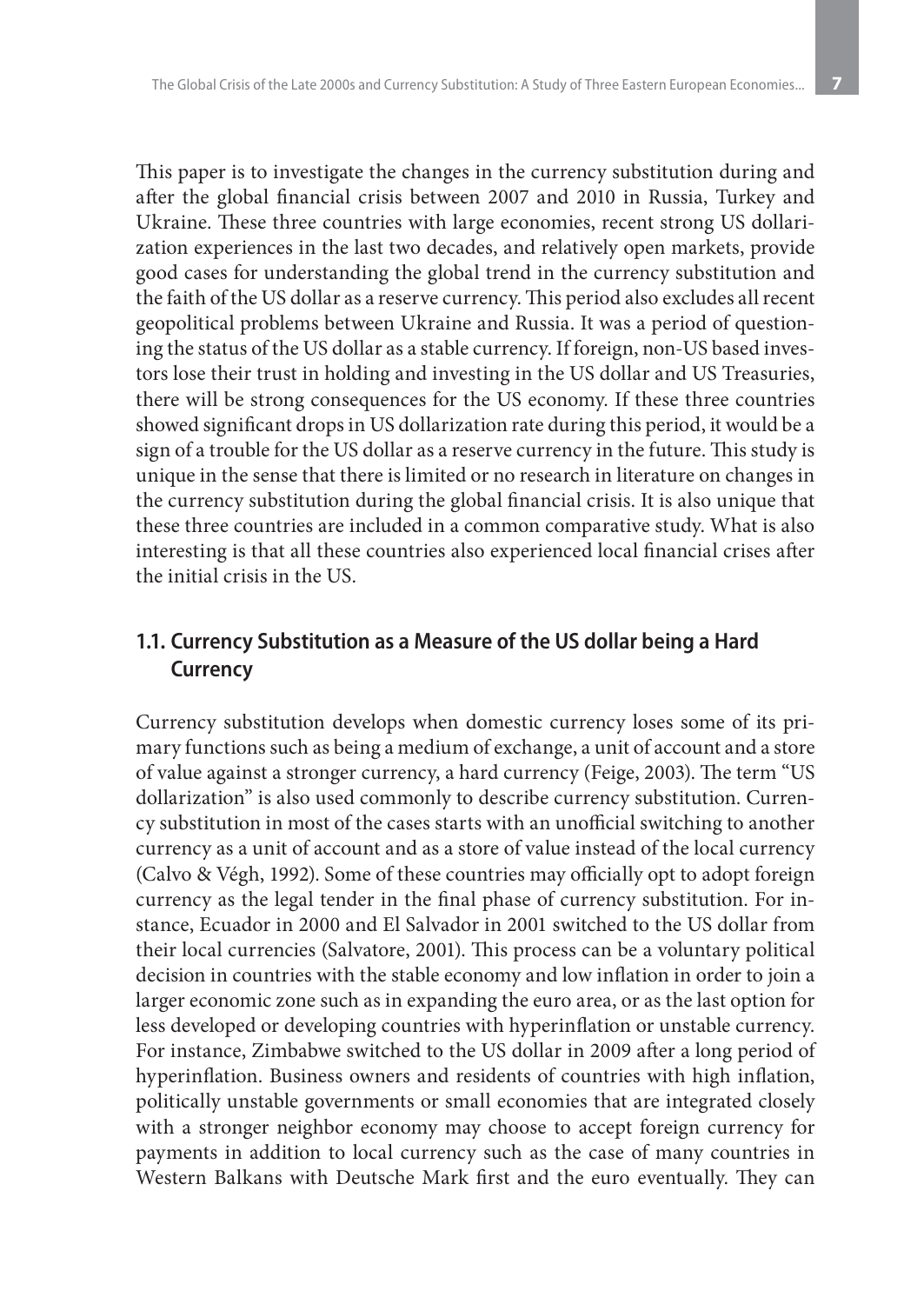also save their wealth in foreign currency in order to protect their savings from depreciation or a possible devaluation of the local currency.

Unless the size of the economy is relatively small and hence the dependency on a certain foreign currency is inevitable, and/or currency substitution is a political decision to gain access to a larger market region, currency substitution has many negative consequences. Under a full currency substitution following an independent monetary policy becomes problematic, if not obsolete. In such cases, the monetary authority cannot effectively control money supply, while inhabitants of the country prefer and use a foreign currency. As a consequence, currency substitution is a matter of health of the entire economy unless the economy is small or the decision was based on joining a larger currency zone.

### **1.2. Global and Local Financial Crises**

The global crisis started with troubles in some of the largest financial institutions in the United States and resulted in widespread recessions in many countries (Acemoglu, 2009). In this paper, however, there is no attempt to define the start or the end of the financial crisis in the US, nor analyzing the reasons. Instead, a generally accepted definition of a quarterly drop of seasonally adjusted GDP will be used. Based on this definition, the financial crisis in the US was from the first quarter of 2008 (including) to the second quarter of 2009 (including). 2008-Q2 is also included for the US even though it has a positive growth. Following the same definition, the crisis in Russia from 2008-Q3 (including) to 2009-Q2 (including), in Turkey – from 2008-Q2 (including) to September 2009-Q1 (including) and in Ukraine – from 2008-Q4 (including) to 2009-Q4 (including).



After Crisis

Clearly, the local crises and the crisis in the US do not completely overlap with each other: the US crisis was earlier, while in those three countries it occurred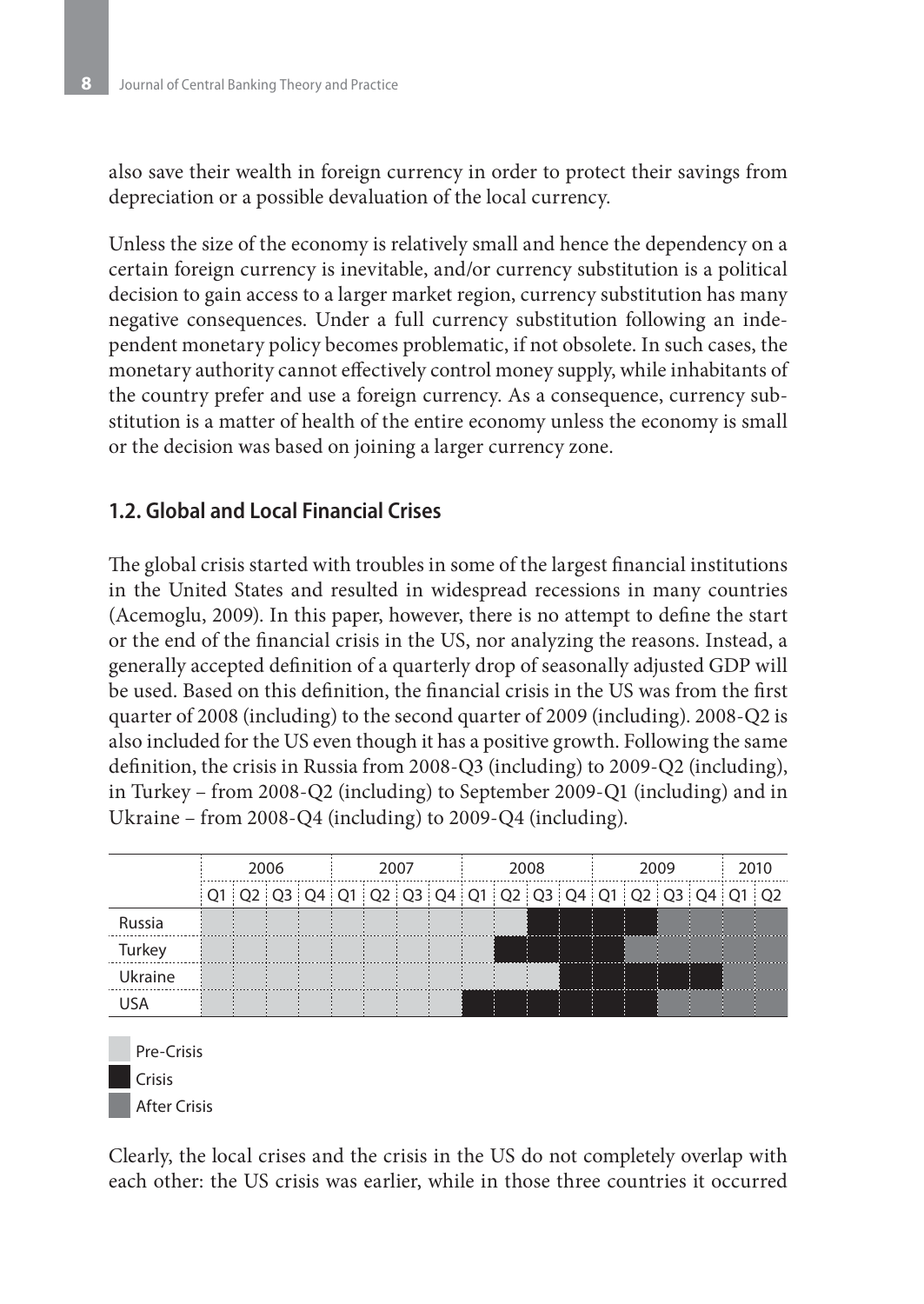later. However, it would be misleading to consider that the effects of the financial crisis were over just after those aforementioned periods. Obviously, there was a continuation of the global crisis that is well into 2010 after these periods in the US as well as in other countries. Hence, we also include post-crises periods.

Before the crisis, in 2006, the percentage of foreign currency accounts over all accounts was roughly 24% in Russia, 35% in Turkey, and 37% in Ukraine. During the local financial crises, these ratios jumped to 34% in Russia, 39% in Turkey and 50% in Ukraine (Central Banks of Russia, Turkey, and Ukraine). There is an increase in the currency substitution in terms of the store of value function of money. However, this paper is more focused on the effects of the financial crisis in the US on the currency substitution in these countries. It is expected to have a negative impact on currency substitution. In other words, the crisis in the US should have decreased the currency substitution during the financial crisis of this period. Results indicate a moderate but a significant negative effect of the crisis in the US on the currency substitution in all three countries. This effect continued after the period defined as the crisis in the US, but with less strength. On the other hand, the overall picture is different. Local crises were much stronger and they increased the currency substitution (citizens trust less their local currency than the US dollar for storing their savings).

# **2. Data**

The data were collected from the central banks of Russia, Turkey and Ukraine covering the period from January 2006 to June 2010. January 2006 is the earliest date when the public data of all three countries were available. This period covers 56 months including the period before, during and after the financial crisis in the US and aforementioned countries. There are four sets of data used from each country in the analysis. These are interest rates on local currency, interest rates on the US dollar accounts, exchange rates, and deposits in foreign and local currencies. Deposits in foreign and local currencies are used in calculating the ratio of foreign currency deposits over total currencies. This ratio is a good proxy for the currency substitution.

The preference of foreign currencies over national currencies occurs because either of changes in relative interest rates between foreign and national currencies, changes in exchange rates, or the lack of investor confidence in the national currency. Some countries with high trade deficits may have high interest on foreign deposits to attract investors. Investors may also use currency as an investment vehicle, if exchange rates show an upward trend against a local currency. For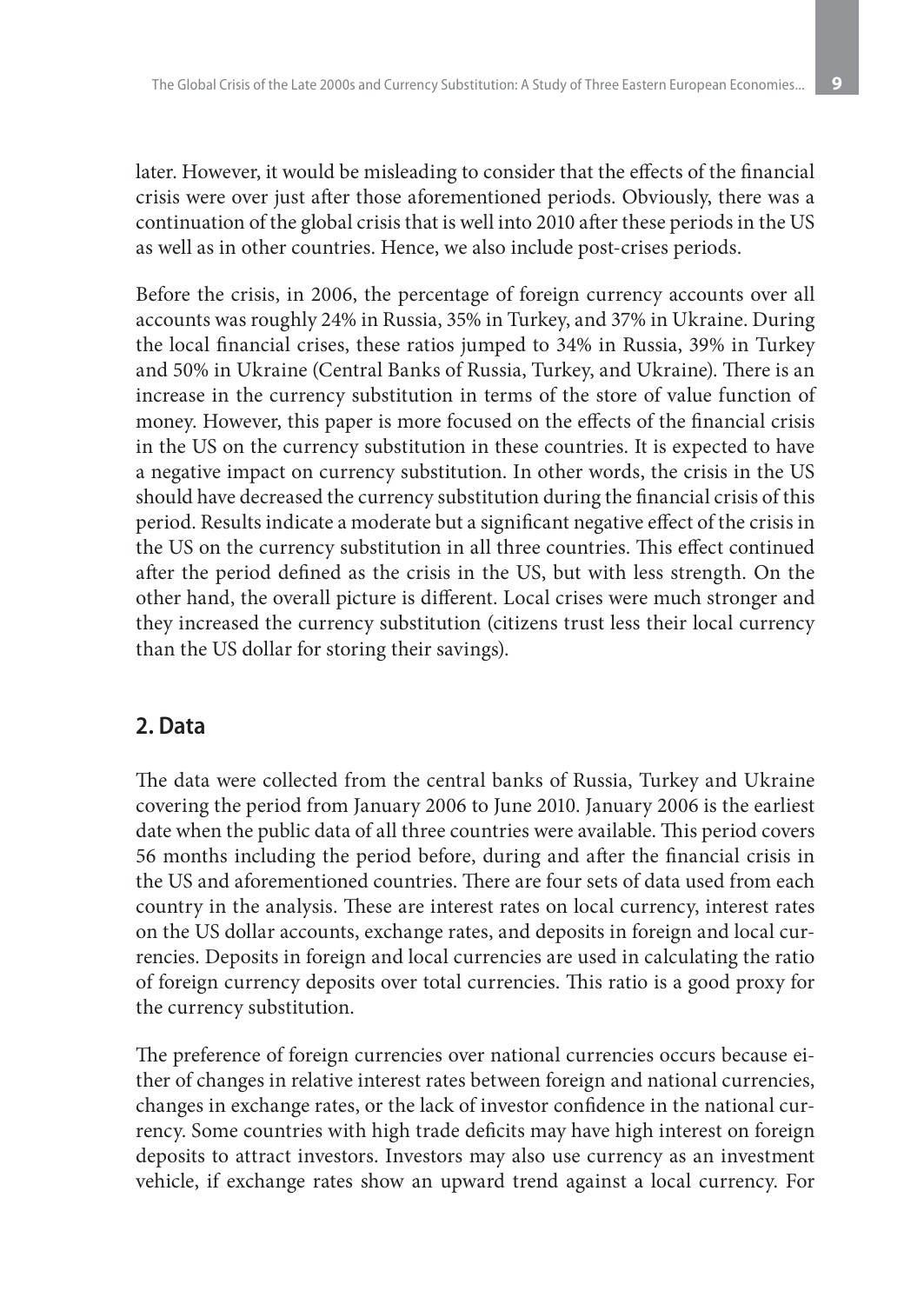all of these three countries, deposits in foreign currencies are stated in terms of their local currency equivalent. In other words, because of a sudden change in exchange rates, the value of foreign deposits in terms of local currency can be inflated or deflated without a change in the amount of foreign deposits. Exchange rates are included in the study to control these effects of exchange rates over the ratio of foreign deposits. In terms of exchange rates, the US dollar exchange rates over local currencies are used. For these aforementioned three countries, historically the natural choice for a foreign currency has been the US dollar with a developing new interest in the euro. However, the US dollar still overwhelmingly dominates over the euro as the currency of foreign deposits. Therefore, in this study only the US dollar exchange rate is included.

In calculation of the US dollar exchange rate, the average exchange rates over a month from the end-of-day rates are used. Average exchange rates better reflect investors' behavior in holding foreign deposits. Average exchange rates also better show the changes in exchange rates occurring during the month but then disappearing towards the end of it. The usage of simple the end-of-month exchange rate can be misleading since the calculation ignores the movement of exchange rates within the month. Another important factor in exchange rates is that in this paper, indirect exchange rates are used for American investors, while direct exchange rates are used for local investors. Local investors prefer using direct exchange rates in order to understand how much one US dollar is worth in terms of the local currency. Exchange rates are official central bank exchange rates that are calculated based on bid and ask rates on each business day.

In general, this paper is concerned about interest rates on individual accounts and deposits in individual accounts rather than interbank interest rates or corporate deposits. Since changes in the currency substitution are interested during and after the financial crisis, compared to what was before, individual investors rather than corporations are more concerned. Especially in Russia, there are larger export firms, including oil-gas industries that are earning large amounts of foreign deposits mostly in the US dollars. For instance, an increase in international oil prices may abruptly change the amount of the US dollar deposits for these corporations. However, this does not show a real change in the preference of the US dollar against a local currency. Individual interest rates on the US dollar and local currency accounts show how attractive each instrument becomes for local investors. An increase in interest rates on the US dollar accounts may increase the US dollarization ratio. In this study short-term interest rates are used that are less than or equal to one year. Investors in these countries have less trust in the local banks and are less likely to consider any periods longer than a year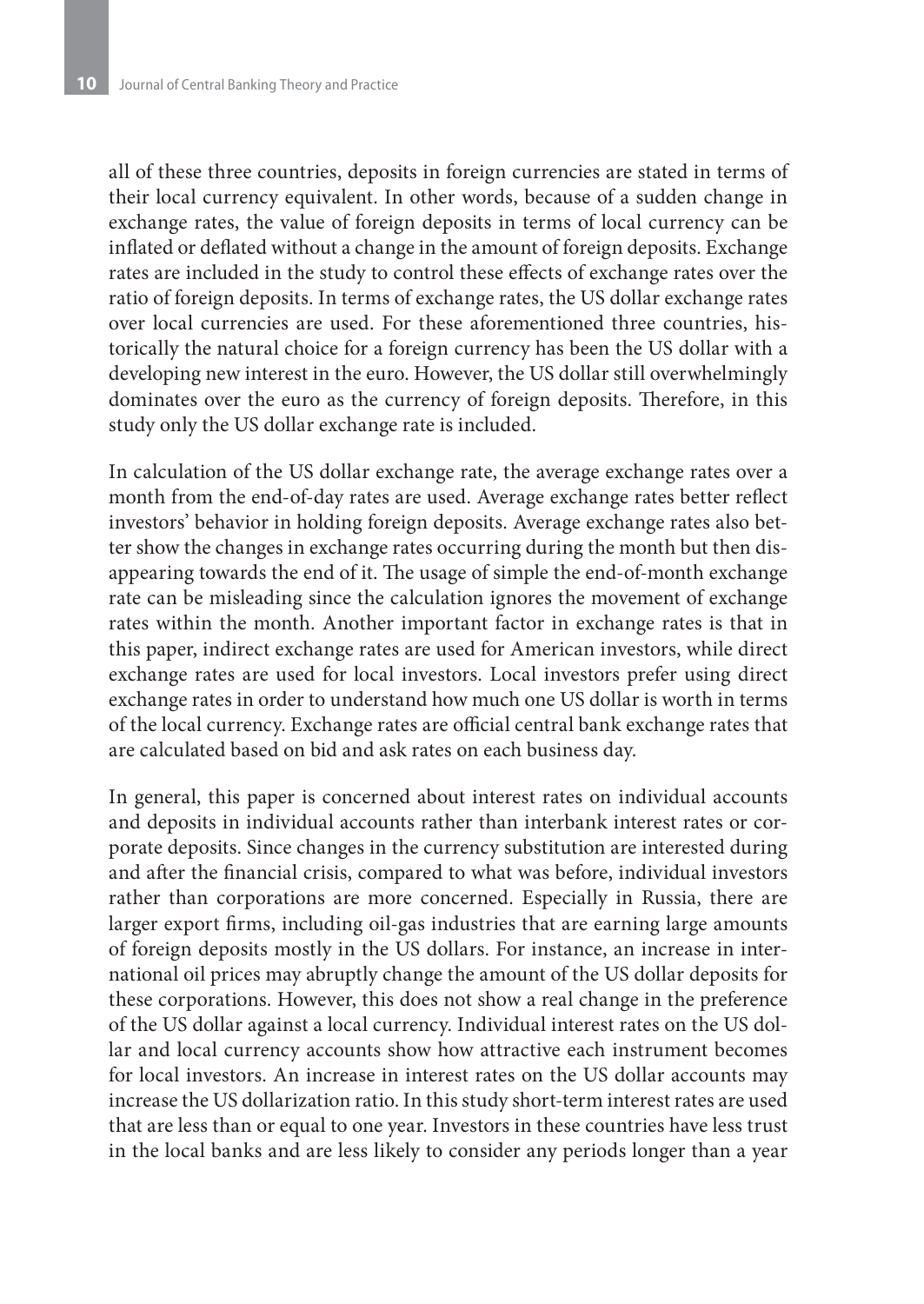for investment. Central banks of the aforementioned countries provided local and foreign interest rates.

Figure 1 shows percentage of foreign currency accounts in the US dollar over all deposits for Russia, Ukraine, and Turkey. On the x axis, there are quarters from 2006 to the second quarter of 2010. Before the crisis in the second quarter of 2008, the foreign currency ratio was 13.71 % for Russia, 32.23% for Ukraine and 34.93% for Turkey. During the crisis period, this ratio jumped to 33% in the first quarter of 2009 in Russia, 44.60% in Ukraine and 35.40% in Turkey. In general, however, there was a small decline in Turkey and a significant increase in Russia and Ukraine. Russia later had lower rates towards 2010.



**Figure 1: Percentage of deposits of the US dollar accounts over all deposits**

Source: Author`s figure based on data of relevant institutions of the selected countries.

|  | Table 1: US dollarization rate in Russia and Turkey |
|--|-----------------------------------------------------|
|--|-----------------------------------------------------|

| Russia |      | O <sub>2</sub> | O <sub>3</sub>                     | Q4          | Turkey | - 01 | O <sub>2</sub> | O <sub>3</sub> |      |
|--------|------|----------------|------------------------------------|-------------|--------|------|----------------|----------------|------|
| 2006   | በ ን4 | 0.21           | 0.19                               | 0.17<br>- 1 | 2006   | 036  | 0.35           | 0.37           | በ 38 |
| 2007   | 016  |                | $0.15$ $0.14$ $0.13$ <b>2007</b>   |             |        | 0.39 | 0.38           | O 37           | 035  |
| 2008   | 0.13 |                | $0.14$ $0.14$ $0.21$ $\vdots$ 2008 |             |        | 0.35 | 0.36           | O 35           | 035  |
|        | በ 34 | 0.30           | 0.30                               | $0.27$ :    | 2009   | 0.35 | 0.35           | O 35           | በ 34 |
| ንበ1በ   |      |                |                                    |             | 2010   | 033. | O 31           |                |      |

Source: Author`s table based on data of relevant institutions of the selected countries.

|  |  | Table 2: US dollarization rate in Ukraine |
|--|--|-------------------------------------------|
|--|--|-------------------------------------------|

| Ukraine |      |      |      |      |
|---------|------|------|------|------|
| 2006    | በ 37 | N 30 | ∩4   | N 39 |
| 2007    | O 39 | 0.38 | 036  | U 33 |
| 2008    | O 33 | 0.33 | U 3J |      |
| 2009    | 045  | N 45 | 048  | 149  |
| 2010    | 048  | N 45 |      |      |

Source: Author`s table based on data of relevant institutions of the selected countries.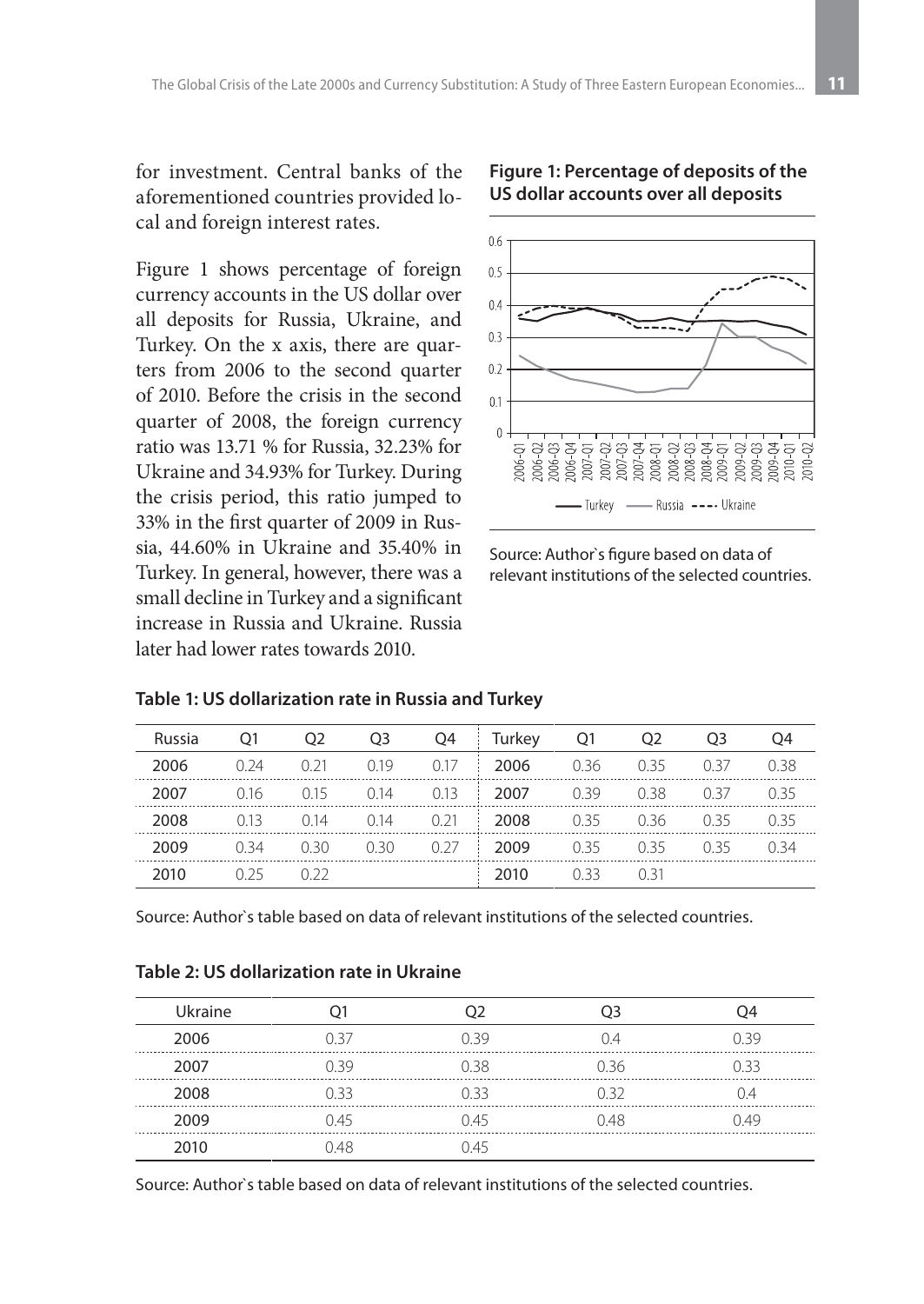Table 1 and Table 2 show trends in the US dollarization rates among three countries. Exchange rates show similar trend with the ratio of foreign currency deposits. During the period from 2008 to 2009, Russian ruble jumped from around 24 rubles to 34 rubles per 1 US dollar; Ukrainian hryvnia jumped from 4.847 hryvnia to 7.91 hryvnia per 1 US dollar; Turkish lira jumped from 1.2 liras to 1.65 liras per 1 US dollar. Similar trends are observed in interest rates during this period. Interest rates on local currencies jumped from 6.97% to 10.80% for Russia and 13.63% to 20.67% for Ukraine. Whereas in Turkey, after a short increase from 18.50% to 19%, interest rates on local currency dropped to 9.73% in the first quarter of 2010. Interest rates on the US dollar accounts mostly increased during the defined crisis period for these three countries. In Russia, this rate jumped from 5.07% to 5.97%, in Ukraine it jumped from 8.73 % to 11.50%. In Turkey; however, interest rates on US dollar accounts remained stable around 4.5% and later dropped to 2.63% in 2010.

# **3. Methodology**

This study is a continuation of earlier studies in the currency substitution of Arango-Nadiri (1981) and Bahmani-Oskooee (1996) (Arango & Nadiri, 1981; Bahmani-Oskooee, 1996). In their studies, they developed a model based on exchange rates, interest rates and GDP. In their model, M2 (Money Supply 2) is defined as the dependent variable against independent variables of exchange rates, interest rates and GDP. M2 includes currency in circulation demand deposits, time deposits. Therefore, deposits in individual accounts are also the part of M2. If  $M2$ :

#### Equation 1:  $M2 = a + b*log i + c*log E + d*log GDP + e$

Here M2 represents the money supply, "i" represents interest rates, E represents exchange rates, and GDP is the gross domestic product. Interest rates are nominal rates for short-term deposits. In some models in literature, another term for inflation is used in the model. Inflation has definitely a strong relationship with the currency substitution; countries with high inflation are more likely to have the currency substitution. As nominal interest rates and inflation show a strong positive relation, a parameter for inflation was not added. Moreover, a recent study did not find any significant relationship between money demand (M2) and inflation in Russia from 1999 to 2006 (Korhonen & Mehrotra, 2007). Then money supply is separated into money supply in a foreign currency (the US dollar) and in a domestic currency.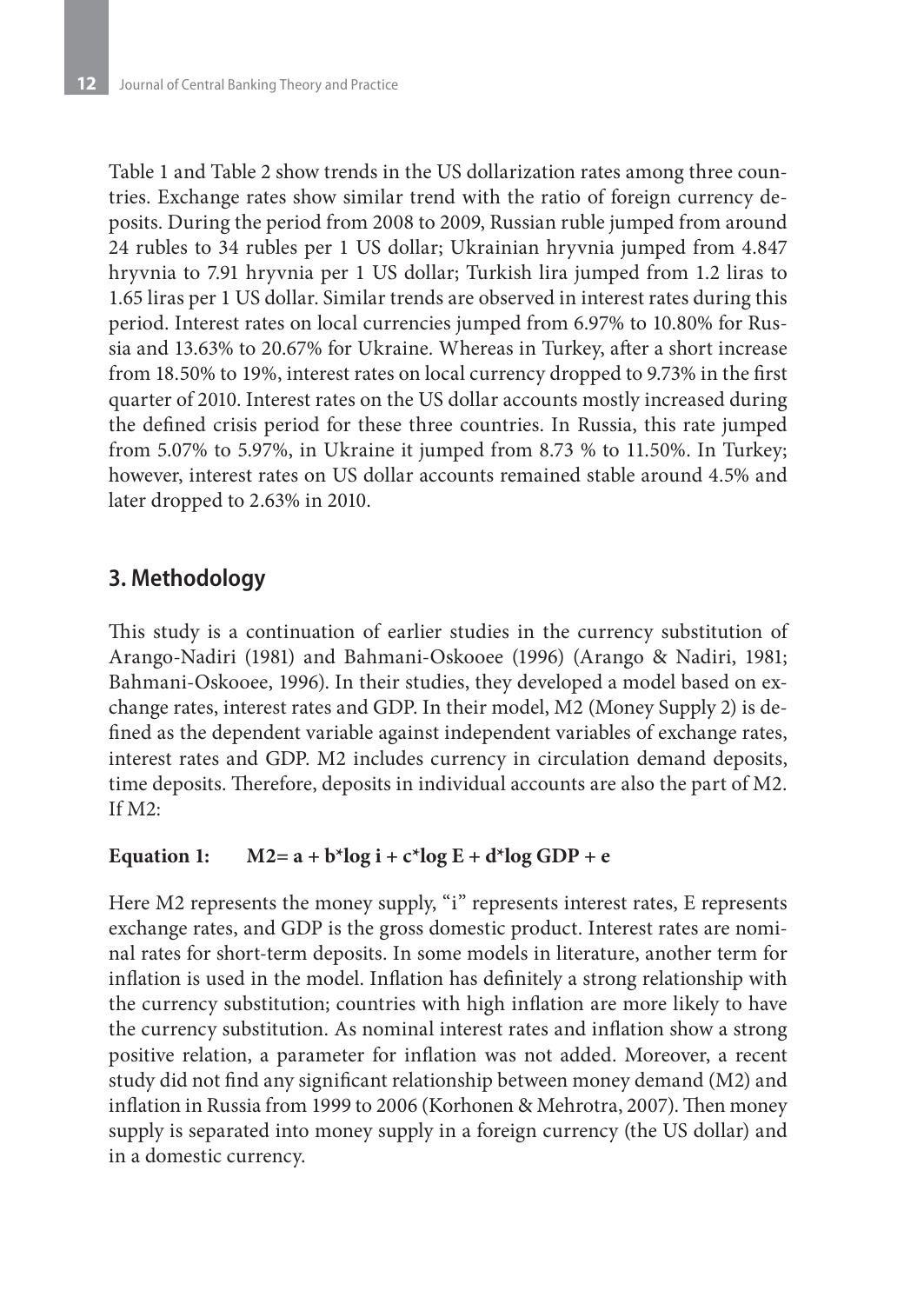#### Equation 2:  $M2(\text{S}) = a + b1^*log i(\text{S}) + c1^*log E + d1^*log GDP + e$

# Equation 3:  $M2(Local) = a + b2*log i(Local) - c2*log E + d2*log GDP + e$

Two different interest rates are used as local and US dollar interest rates. Also exchange rates have opposite effects on domestic and US dollar money supplies. For US dollar deposits, a depreciation in exchange rates for local investors (E goes up) causes US dollar deposits to grow. In other words, when the US dollar appreciates against the local currency, the US dollar deposits go up as well as M2. On the other hand, exchange rates have negative effect on local currency deposits. GDP is positive for both domestic and foreign deposits. The ratio of the US dollar deposits over total deposits is calculated as follows:

Equation 4: 
$$
\frac{M2(\$)}{M2(\$) + M2(Local)}
$$
 = a + b1\*log i( $\$$ ) - b2\*log i(Local) + c\*log E+ e

GDP is excluded at this point as a result of an assumption that a change in GDP will result in equal percent changes in M2(\$) and M2(Local). In other words, a change in GDP will not result in the composition of monetary supply even though it is expected to change monetary supply levels. Interest rates on the US dollar accounts positively affect the ratio while local interest rates are expected to have negative influence. Exchange rates are expected to be positively affecting the ratio. As it is mentioned earlier, individual deposits are good proxies for M2 since they are also a part of M2. If R is defined as the ratio of individual US dollar accounts over all accounts, following equation can be written:

#### Equation 5:  $R = a + b1*log i(\text{S}) - b2*log i(Local) + c*log E + e$

During the late 2000s financial crisis, there were possible changes on this ratio since the US economy first and local economies secondly experienced a downturn. While the effects of the crisis in the US and in local economies are investigated, it is necessary to separate them into two parts. Following are the hypotheses:

H1: The crisis in the US negatively affected the US dollarization rate during and after the defined period of the crisis of the US.

H2: The local crises in aforementioned countries had positive effects on US dollarization rates in these countries during and after the defined periods of local crises.

In order to test these hypotheses, additional four dummy variables are added to the model. First dummy variable is US\_before, which shows if the month of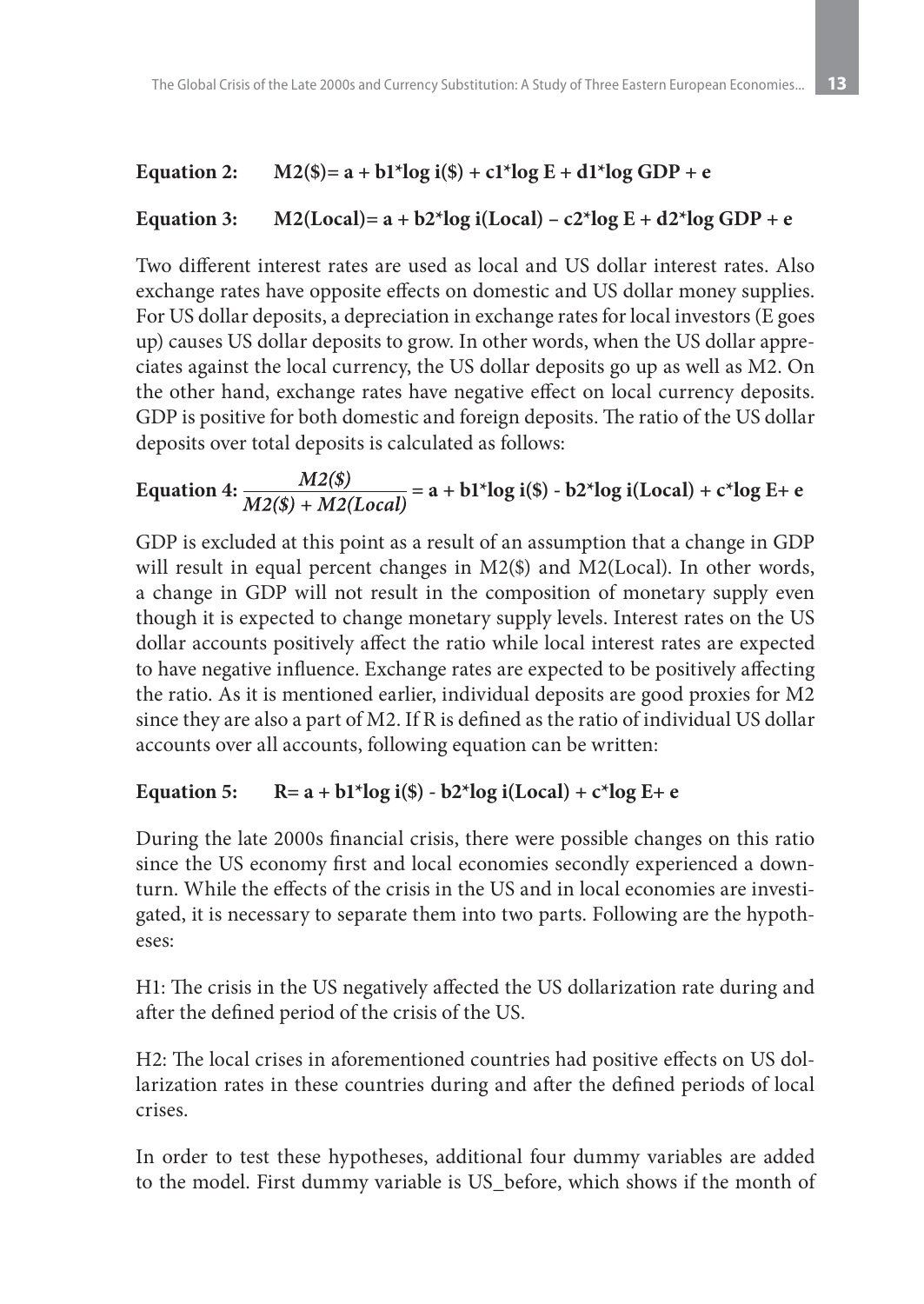analysis falls into the period of crisis in the US. This dummy variable is 0 for months other than the crisis period, and it is 1 during those months. The second dummy variable is US after, which shows the period after the period defined. Variables L\_before and L\_after are added finally for during and after periods of local crises. So the model becomes:

#### Equation 6:  $R = a + b1*log i(s) - b2*log i(Local) + c*log E + f*US\_before +$  **g\*US\_after+ h\*L\_before + j\*L\_after+ e**

If there is no effect of the crisis in the US, f and g need to be close to 0 and similarly h and j need to be close to 0, if there is no effect of the local crises on US dollarization rate. However, there are, expected changes in interest rates and exchange rates because of the crisis in the US and local crises as well. In order to eliminate multicollinearity, it is necessary to "clean" the effects of the US crisis and local crises on interest rates and exchange rates. This is done by the first running individual regressions of interest rates and exchange rates where they are dependent variables while dummy variables are independent variables. The second step is the calculation of the residuals from these regressions for each interest rate and exchange rate from three aforementioned countries. In other words, the model uses adjusted interest rate on the US dollar accounts, adjusted interest rate on accounts in local currency, and adjusted exchange rates based on calculated residuals left after running individual regressions.

# **4. Results**

In this part, country specific analyses are conducted followed by a general comparison of three countries.

# **4.1 Russia**

#### 4.1.1 Exchange Rates in Russia during the 2006-2010 period

First, the effects of the crisis in the US and the local crisis on interest rates and exchange rates will be investigated. There is a 4% (t-stat=4.38) appreciation effect of the ruble against the US dollar due to the crisis in the US. This appreciation effect continued with 5% (t-statistics= 3.29) after the defined period of the crisis (2008 Q3 – 2009 Q2). The local crisis, on the other hand, led to the significant depreciation effect of the ruble against the US dollar (11%, t-statistics= 10.17) and this effect continued after the defined period of the local crisis (11%, t-statistic= 6.38).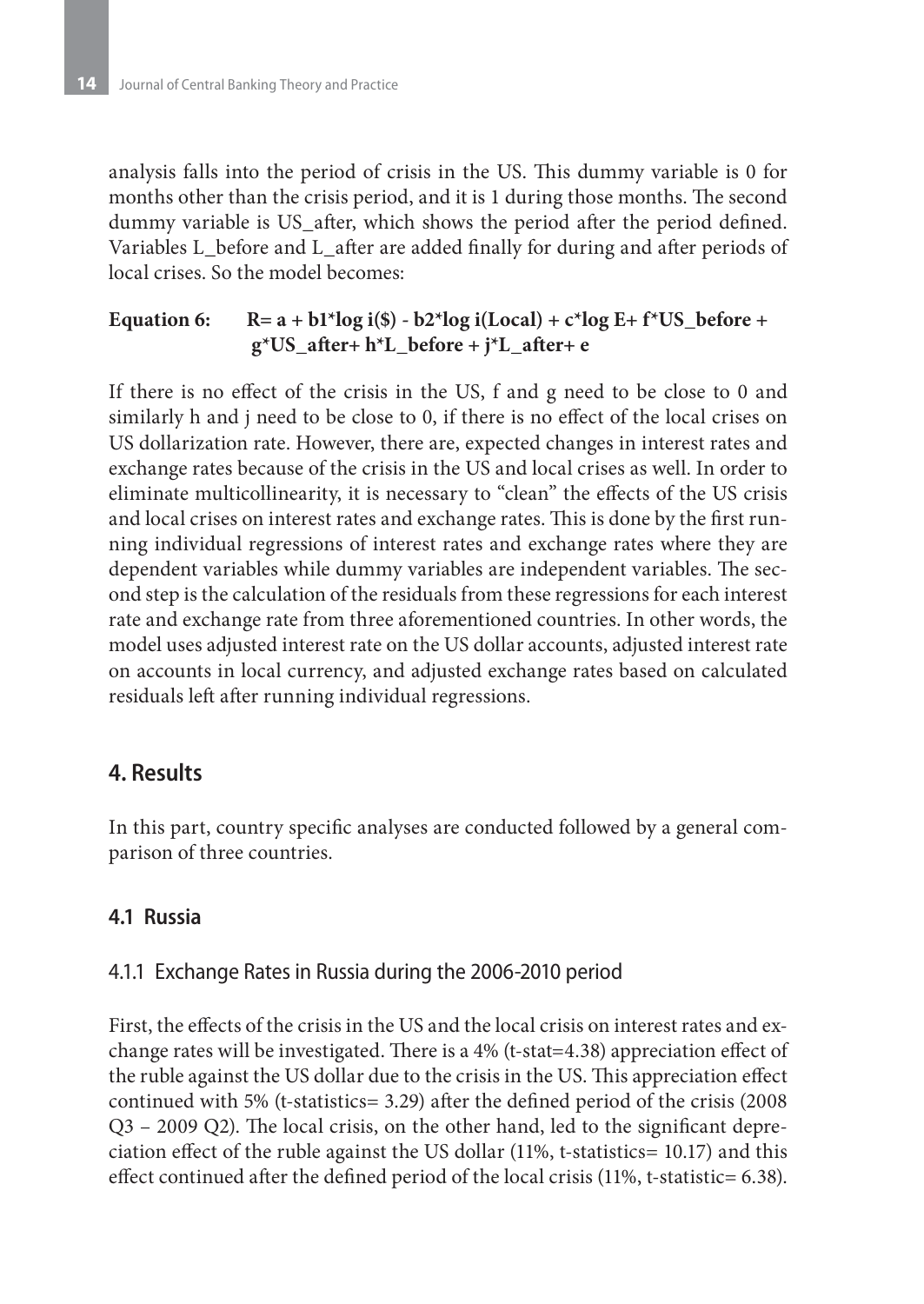Therefore, the crisis in the US and the crisis in Russia had opposite effects on the exchange rate. The overlapping/added effect of both crises is negative in terms of ruble's value against the US dollar. This was expected, as usually the crisis in a country leads to decrease in investor confidence in that currency. In case of the crisis in the US, a decrease in value of the US dollar against other currencies was expected. But the overall picture is that local crisis of Russia had more significant effect than the crisis in the US.

#### 4.1.2 Interest Rates in Russia during the 2006-2010 period

The picture for interest rates is not as clear as for exchange rates. The crisis in the US had no significant effect on local interest rates in Russia for both interest rates on local currency deposits and dollar deposits. However, during the local crisis, there was an increase in local interest rates (14%, t-statistics= 9.47), which did not continue after the crisis period. These results were expected, financial crises led to an increase in interest rates in the local market and Russia was not an exception. The Russian crisis led to an increase in interest rates for US dollar deposits (4%, t-statistics= 2.49). However, after the period of both crises in the US and in Russia is over, the interest rates on US dollar deposits in Russia dropped significantly. The cumulative effect is a reduction of 15% compared to the crisis period.

#### 4.1.3 Currency Substitution Rates in Russia during the 2006-2010 period

The exchange rates between the US dollar and the Russian ruble, and the interest rates on local currency deposits and the US dollar deposits have considerable effect on the currency substitution ratio. When the ruble depreciates against the US dollar, the deposits held in ruble would lose their value against the US dollar deposits simply by a matter of translation. Other than this simple translation effect, residents of the country may switch their deposits to foreign currency deposits with the expectation of further depreciation of the local currency. Similarly, when the interest rate on the local currency increases, it is expected to attract more deposits or discourage customers to convert their deposits to the foreign currency deposits. Since our main goal is to understand deposit holders' behavior during local crisis and the crisis in the US, the effects of exchange rates and interest rates need to be included in the analysis. We also need to take into account the fact that the interest rates and exchange rate are affected by crises themselves. Table 3 shows the results of the model in Russia with all these issues considered.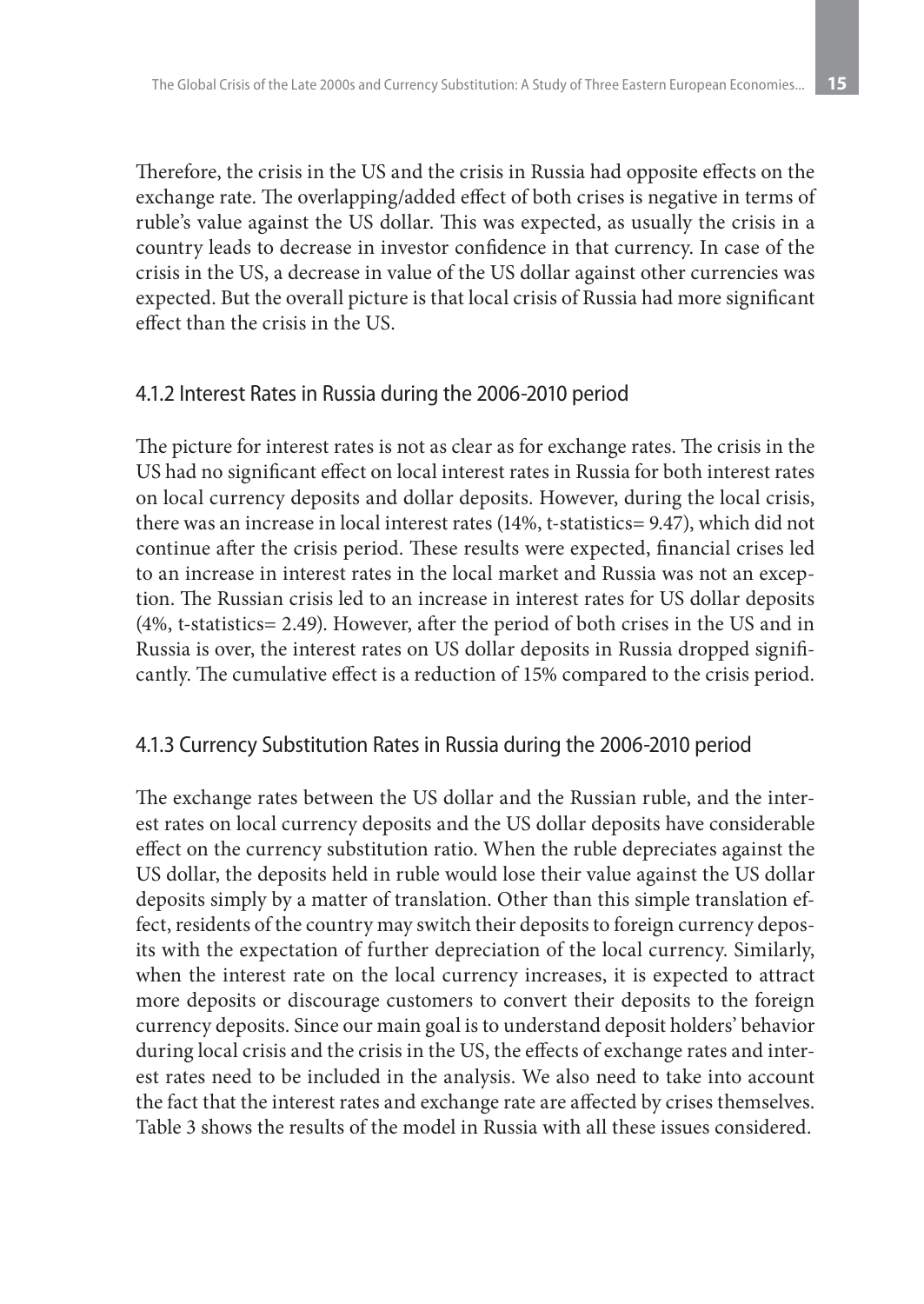|             | Intercept Crisis in | Local<br>Russia | Crisis<br>in the<br>US | After<br>Local<br>Crisis | After<br>Crisis in<br>the US | Adjusted<br>Log<br>Exchange<br>Rate | Adjusted<br>Log Local<br>Interest<br>rate | Adjusted<br>Log US<br>Dollar<br>Interest rate | R<br>square |
|-------------|---------------------|-----------------|------------------------|--------------------------|------------------------------|-------------------------------------|-------------------------------------------|-----------------------------------------------|-------------|
| Mean        | 01721               | 0.148           | $-0.037$               | 0.091                    | $-0.034$                     | 1 055                               | 0.409                                     | 0159                                          | 97%         |
| T-statistic | 70.87               | 26.32           | $-8050$                | 10.54                    | -4 370                       | 12 24                               | 6.240                                     | 3 2 1 0                                       |             |

**Table 3: Summary table for currency substitution rate regression in Russia**

Source: Author`s table based on data of relevant institutions of the selected countries.

There is a significantly high R-square of 97% in the model, using 7 variables, where four of them measure the effects of crises in the US and Russia, and two of them calculate the effects of interest rates and exchange rates. The adjusted means here the effects of local and the US crises are eliminated in the exchange and interest rates. Currency substitution rate shows the ratio of deposits held in US dollars compared to all deposits.

Next, the relationship of exchange rates and interest rates with the currency substitution ratio will be discussed. An increase in the exchange rate (depreciation of the local currency) significantly increases the substitution ratio / US dollarization rate. It can be caused by the increase in value of foreign deposits in terms of local currency after depreciation of the ruble. Also it may be caused by the increase in investor preference in the US dollar against the ruble. Interest rate on US dollar accounts also shows a positive relationship with the currency substitution rate. No surprise, as the increase in interest rates on the US dollar makes it more attractive to investors. However, the relationship between interest rates on local currency with the US dollarization rate is surprising. There is also a positive relation between local interest rates and US dollarization rate in Russia. In other words, investors prefer investing in the US dollar even though there is an increase in interest rates in local currencies. A good explanation might be related to investor confidence. When investors see an increase in interest rates, they may expect an increase in inflation and depreciation of a local currency. Therefore, investors might choose the US dollar as a safer investment tool.

Lastly, the effects of the local crisis in Russia and the crisis in the US on US dollarization rate are investigated. As it is hypothesized earlier, the crisis in the US had a negative impact on US dollarization rate (-3.7%, t-statistics=-8.05), while the local crisis had a positive effect (14.80%, t-statistics=26.32). Both of them are highly significant. In terms of weight comparison, the local crisis had a stronger effect than the crisis in the US. Local investors react more heavily on local changes than the global changes, which was expected. After the defined crisis in the US and Russia, their effects continued. The US crisis had a negative effect (-3.4%,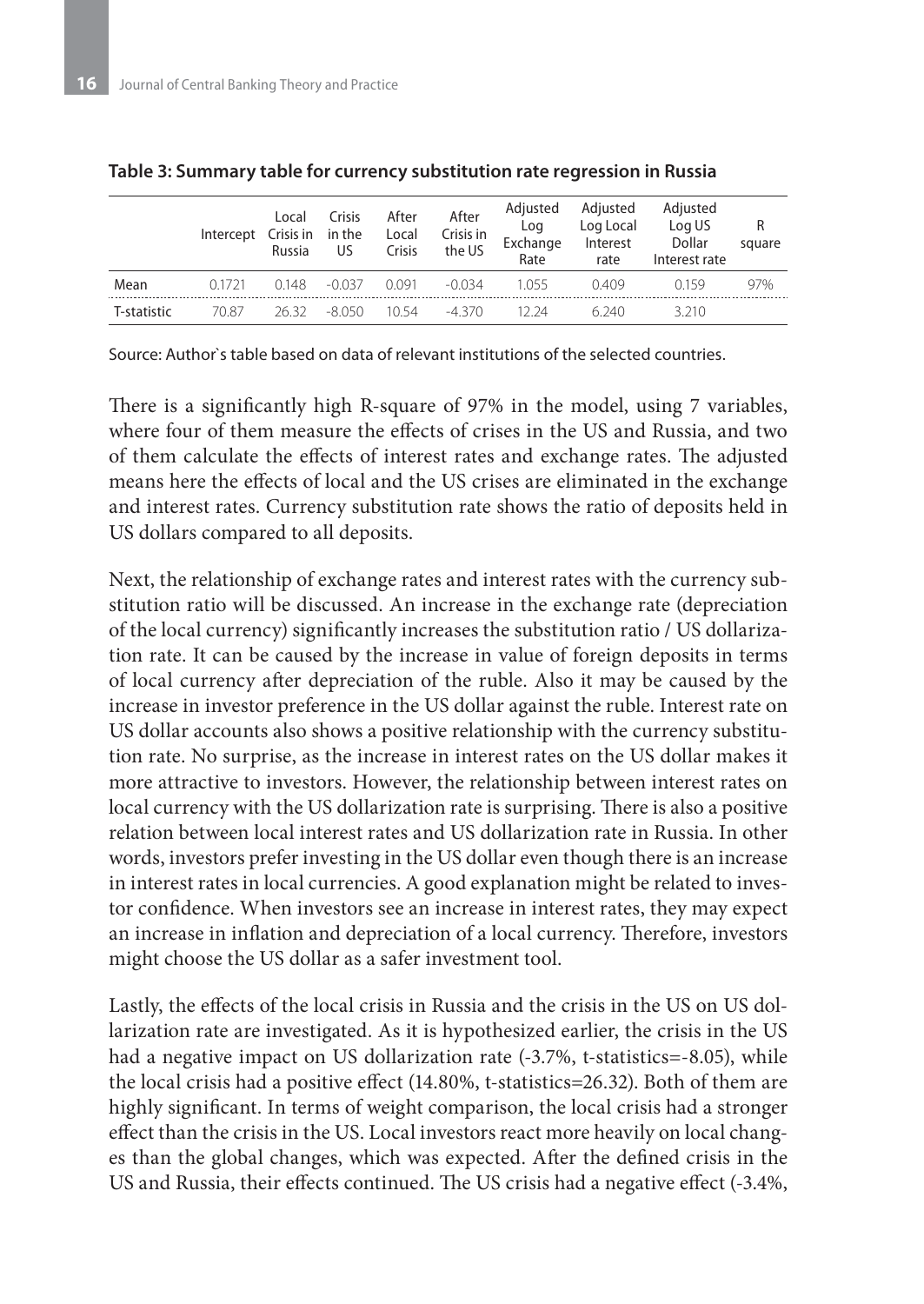t-statistics=-4.37), while the local crisis had a positive effect (9.1%, t-statistics=10.54) after the defined periods.

#### **4.2 Turkey**

#### 4.2.1 Exchange Rates in Turkey during the 2006-2010 period

Crisis in the US caused depreciation of the US dollars, whereas the local crisis in Turkey caused appreciation. In terms of the exchange rate, similar to Russia, the crisis in the US had a negative effect on the exchange rate (-6%, t-statistics=-5.81), while the crisis in Turkey had a positive effect (12%, t-statistics=10.40). In other words, during the US crisis local currency in Turkey appreciated and during the local crisis it depreciated. Similar to Russia, the local currency appreciated after the crisis in the US (-8%, t-statistics=-4.24) and depreciated against the US dollar after the local crisis (12%, t-statistics=6.21). However, in total there was depreciation of Turkish lira after the period of the local and the US crises.

#### 4.2.2 Interest Rates in Turkey during the 2006-2010 period

The interest rate on local currency shows the different from the Russia's result. Interest rates on the Turkish lira did not increase during either the local crisis or the crisis in the US. More strikingly, after the both crises in the US and Turkey, interest rates went down in Turkey (-13%, t-statistics=-6.15 for the US crisis; -11%, t-statistics=-5.06 for Turkey). This shows that Turkey responded better than Russia on the crises. The reasons why Turkey had a better response are not in the scope of this paper. It is also interesting to notice that Turkey did not experience an increase in interest rates on US dollar accounts as well. Neither the crisis in the US nor the crisis in Turkey led to an increase in interest rates on US dollar accounts. After the local crisis passed, however, there was even a decrease in interest rates on US dollar accounts (-16%, t-statistics= -4.34). So Turkey resisted well to raising interest rates during the US and local crises, and after they passed, interest rates went down.

#### 4.2.3 Currency Substitution Rates in Turkey during the 2006-2010 period

Turkey has some similarities and differences with the results in Russia. General R-square is 87%, which is less than the Russia's R-square, but it is still highly significant. Exchange rate had a positive effect on currency substitution rate; ap-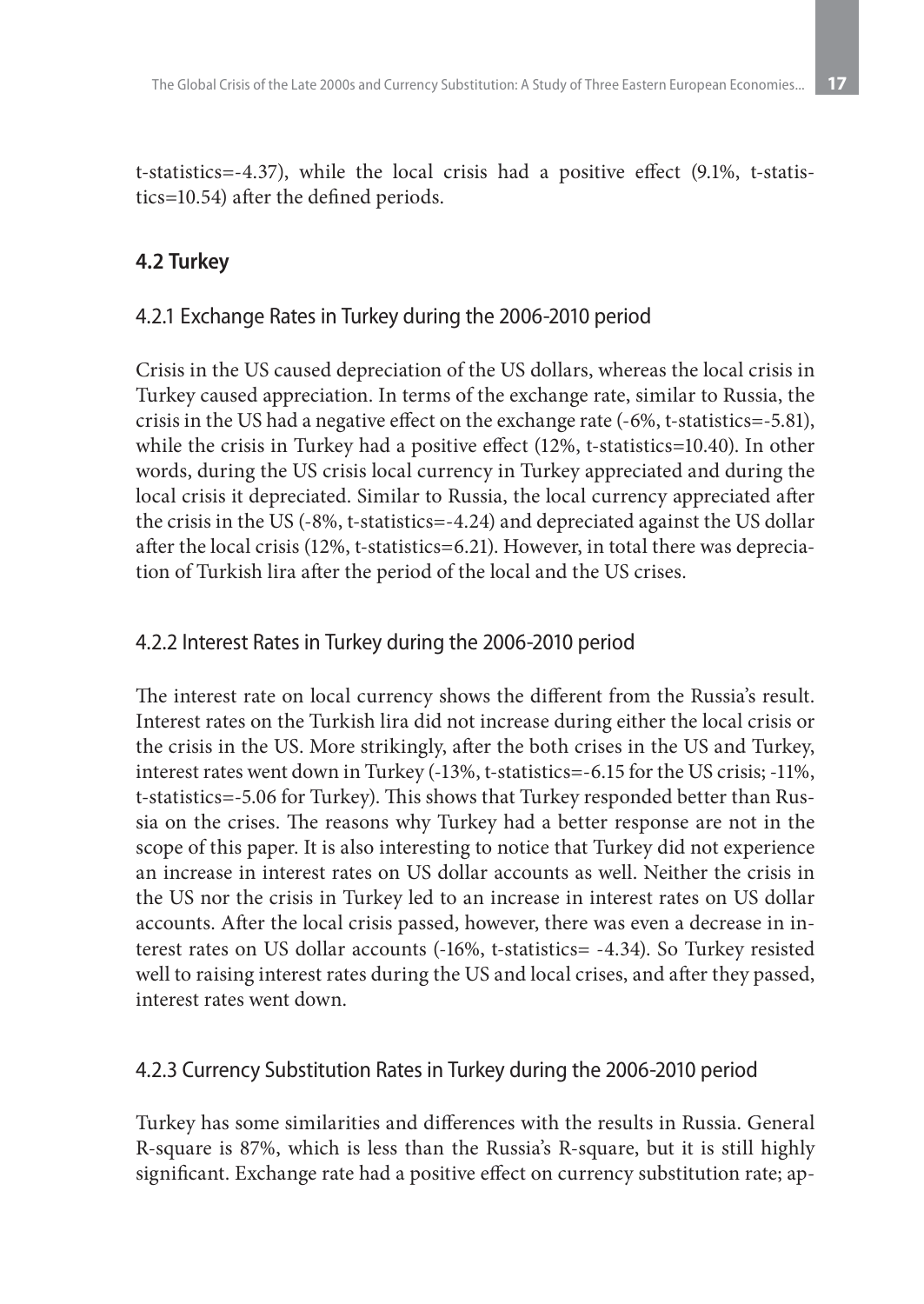preciation of the US dollar against Turkish lira increases currency substitution rate. This is similar to Russia; this may be due to a simple appreciation in values of foreign deposits against domestic currency or due to a change in investors` preferences. Available data is not enough to diagnose the root reasons. In terms of direct effects of the crises in the US and Turkey on the currency substitution rate, there are some differences from Russia. The crisis in the US again negatively affected the currency substitution rate in Turkey during and after the defined period (-1.6%, t-statistics= -5.60 during; -1.6%, t-statistics= -2.70 after). However, the local crisis in Turkey did not have the same effect as Russia's crisis. During and after Russia's local crisis, the currency substitution rates went up in Russia; however, in Turkey's crisis there was no significant increase in currency substitution. Moreover, there was a decrease in the currency substitution after the crisis in Turkey (-2.6%, t-statistics= -4.170). This shows that Turkish investors had more confidence during and after the crisis, unlike Russian investors. Table 4 shows results of the model in Turkey.

|             | Intercept Crisis in in the | Local<br>Turkev | Crisis<br>US. | After<br>Local<br>Crisis | After<br>Crisis in<br>the US | Adjusted<br>Log<br>Exchange | Adjusted<br>Log Local<br>Interest<br>rate | Adjusted<br>Log US<br>Dollar<br>Interest rate | R<br>square |
|-------------|----------------------------|-----------------|---------------|--------------------------|------------------------------|-----------------------------|-------------------------------------------|-----------------------------------------------|-------------|
| Mean        | 0.369                      | 0.001           | $-0.016$      | $-0.026$                 | $-0.016$                     | 0.158                       | 0.068                                     | 0.150                                         | 87%         |
| T-statistic | 225.630                    | 0.360           | $-5650$       | $-4170$                  | $-2700$                      | 3030                        | -200                                      | 5.190                                         |             |

**Table 4: Summary table for currency substitution rate regression in Turkey**

Source: Author`s table based on data of relevant institutions of the selected countries.

#### **4.3 Ukraine**

#### 4.3.1 Exchange Rates in Ukraine during the 2006-2010 period

Ukraine had a constant exchange rate of 5.05 hryvnias per 1 US dollar up until May 2008. Then the the National Bank of Ukraine appreciated the hryvnia to 4.85 exchange rate. After October 2008, in a matter of couple weeks exchange rate jumped to 7.7, and then to 8 hryvnias per 1 US dollar by August 2009. Even though the crisis in the US positively influenced (hryvnia appreciation) the exchange rate, it was short-lived; the local crisis in Ukraine had a remarkable effect on the exchange rate afterwards.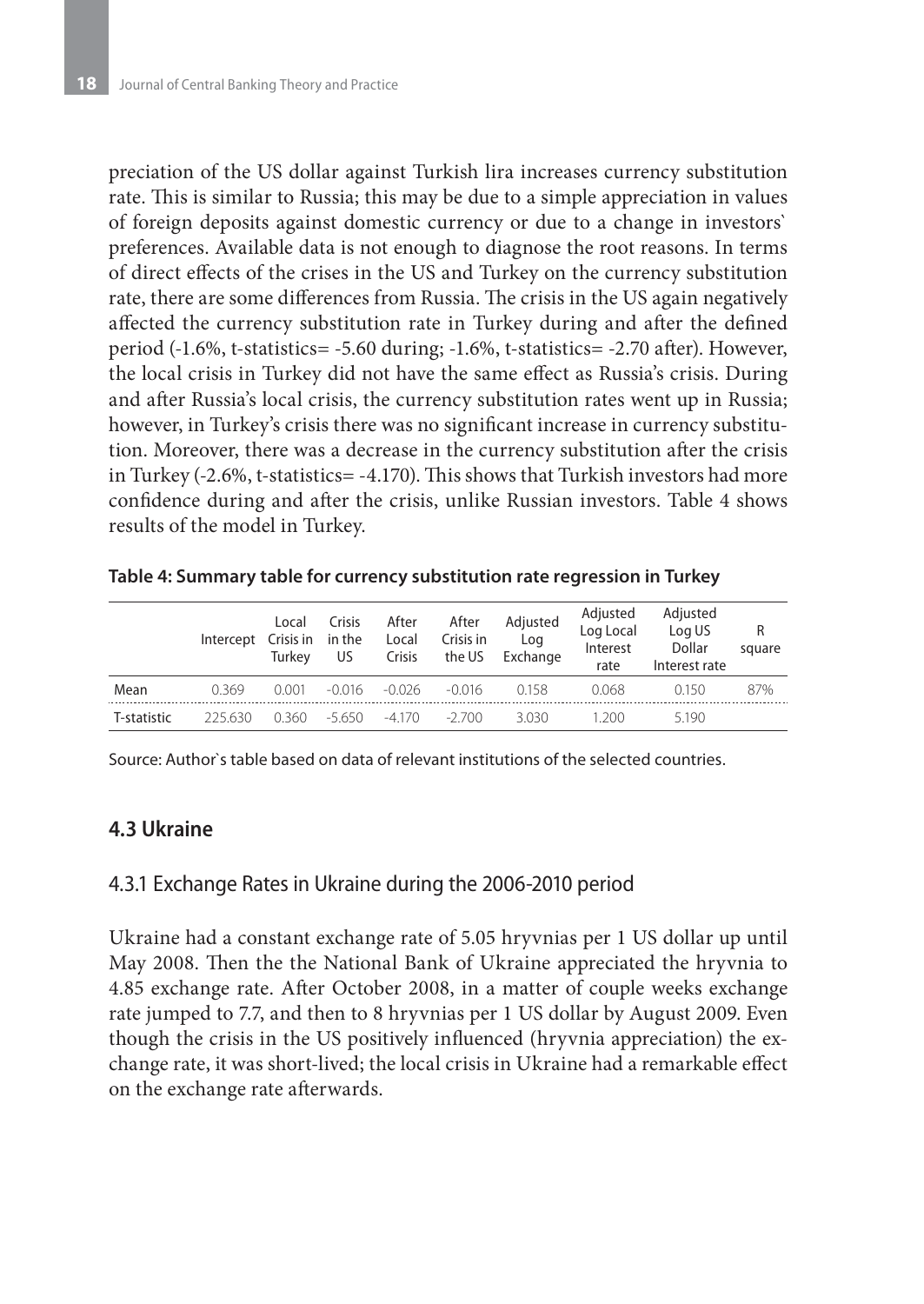## 4.3.2 Interest Rates in Ukraine during the 2006-2010 period

Interest rates on local currency increased significantly during all that period during and after both crises in the US and Ukraine (11.6%, t-statistics=9.59 during local crisis; 7.3%, t-statistics=3.89 after local crisis; 3.8%, t-statistics=3.63 during the crisis in the US; 6.3%, t-statistics=3.63 after the crisis in the US). In comparison, Turkey was able to reduce interest rates on local currency after both financial crises were over in definition. Russia had only an increase in interest rates during their local crisis but not after the local crisis period. Interest rates on US dollar accounts also increased in Ukraine during and after the crisis in the US and during the local crisis, but not after the local crisis (9.2%, t-statistics=8.07 during local crisis; 4.2%, t-statistics=4.36 during the crisis in the US; 4.3%, t-statistics=2.7 after the crisis in the US). As a result, Ukraine's currency depreciated, interest rates went up during this entire period.

#### 4.3.3 Currency Substitution Rates in Ukraine during the 2006-2010 period

General R-square for Ukraine is 91%, which is again highly significant. Table 5 shows the results of the model in Ukraine.

|             | Intercept | Local<br>Crisis in<br>Ukraine | Crisis<br>in the<br>US | After<br>Local<br>Crisis | After<br>Crisis in<br>the US | Adjusted<br>Log<br>Exchange | Adjusted<br>Log Local<br>Interest<br>rate | Adjusted<br>Log US<br>Dollar<br>Interest rate | R<br>square |
|-------------|-----------|-------------------------------|------------------------|--------------------------|------------------------------|-----------------------------|-------------------------------------------|-----------------------------------------------|-------------|
| Mean        | 0.373     | 0.094                         | $-0.046$               | 0.072                    | 0.014                        | 0459                        | 0136                                      | $-0.001$                                      | 91%         |
| T-statistic | 8478      | 9.020                         | $-3.560$               | 5220                     | 0.700                        | 465                         | 1090                                      | $-0.010$                                      |             |

**Table 5: Summary table for currency substitution rate regression in Ukraine**

Source: Author`s table based on data of relevant institutions of the selected countries.

The relationship of exchange rates and interest rates with the currency substitution rate in Ukraine has similarities and differences with the ones in Russia and Turkey. Similar to Turkey and Russia, the exchange rate had a positive relation (0.459% increase for every 1% increase in interest rates, t-statistics=4.65). An increase in exchange rates leads to an increase in currency substitution rates. However, interest rates on both the local currency and the US dollar accounts had no significant relation with the currency substitution rate. This might be a result of investors' skepticism about interest rates in Ukraine or interest rates were not attractive enough to convince investors to invest in local money or foreign deposits.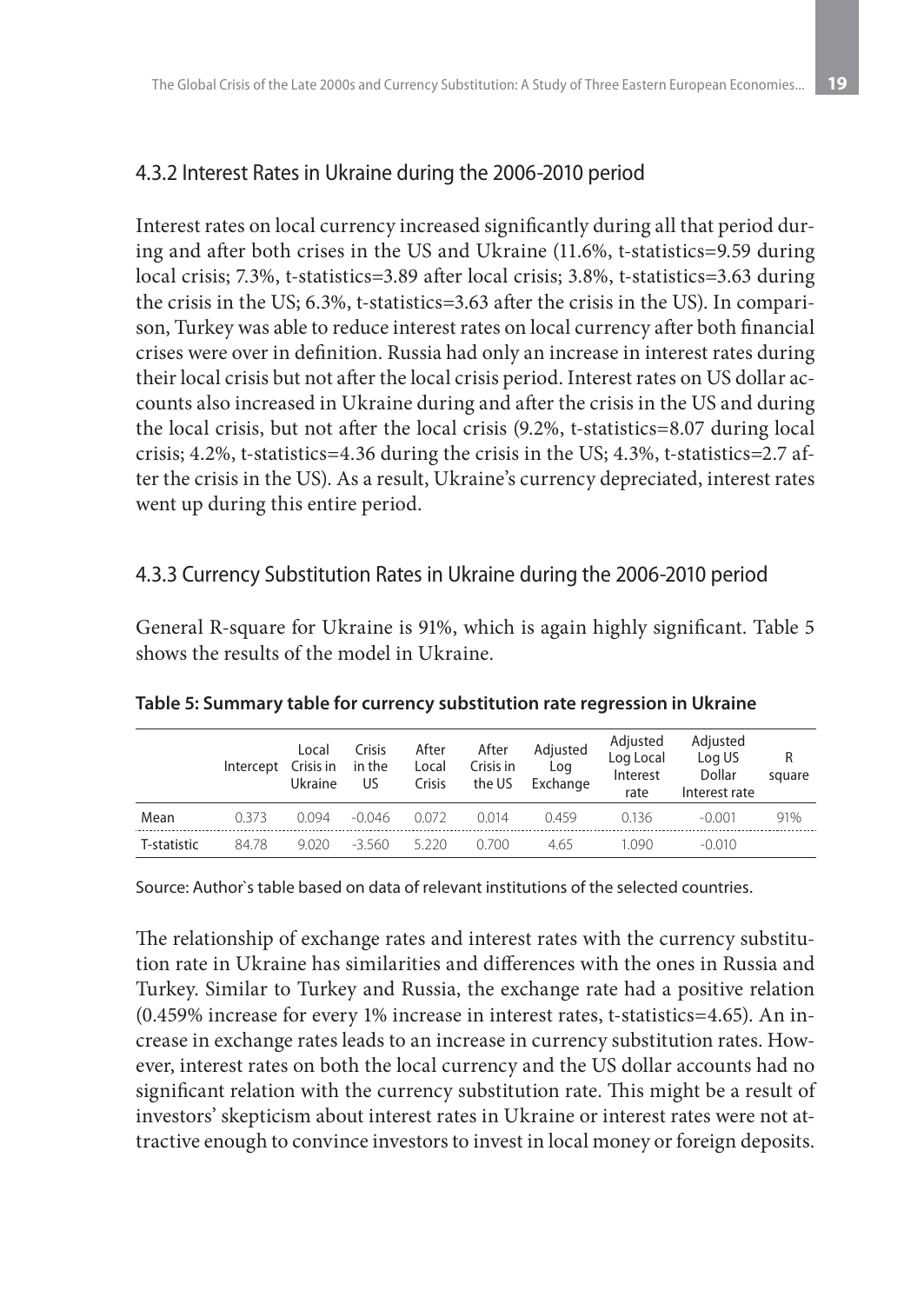Similar to Russia and Turkey, the currency substitution rate dropped in Ukraine during the crisis in the US (-4.6%, t-statistics=-3.56). However, unlike Russia and Turkey this did not continue after the defined period of the crisis in the US (January 2008-June 2009). Similar to Russia, Ukraine increased the currency substitution rate during and after the local crisis (9.4%, t-statistics=9.02 during; 7.2%, t-statistics=5.22 after). This is in contrast to Turkey, where the currency substitution dropped afterwards. As a result, Ukraine had a net increase in the currency substitution rate due to a stronger local crisis effects compared to the effects of the crisis in the US.

### **5. Conclusions**

The effects of the crisis in the US and the local crises over the currency substitution during and after crises periods have been investigated in this paper. If we compare three countries all together, here are following conclusions. Both hypotheses that the crisis in the US had a negative effect (decreased the currency substitution) and local crisis had positive effects (increased currency substitution) are supported in all three countries. The only mild exception is Turkey that did not have a significant increase during the local crisis. The negative effect of the crisis in the US continued after the defined period of the crisis was over. The only exception is Ukraine, in which the negative effect did not continue (currency substitution increased). Local crises also continued and positively influenced Russia and Ukraine; on the other hand, Turkey had a negative result in the currency substitution after the local crisis was over. Exchange rates in all three countries had a positive significant relation with the currency substitution. Only in Russia, interest rates on local currency increased currency substitution. This was the most surprising result in the study. The US dollar interest rates had a positive impact on the currency substitution rate, except in Ukraine.

This study successfully shows that the US dollar would remain as a safer currency for the foreseeable future looking from 2010 onwards unless another stronger currency is largely accepted. The large-scale hopes for the euro are still in the distant future, while Europeans need to take care of their domestic issues first. The currencies, which are not even directly tied to these major currencies such as Turkish lira, Russian ruble or Ukrainian hryvnia may actually show much larger depreciation compared to a hard currency such as the US dollar because of investors' expectancy of possible large-scale domestic economic problems. In terms of production capability, companies may opt to produce in such weaker-economy countries to lower their total costs. Companies may need to cut their sales in such risky economies or be ready to accept reductions in profits from sales due to de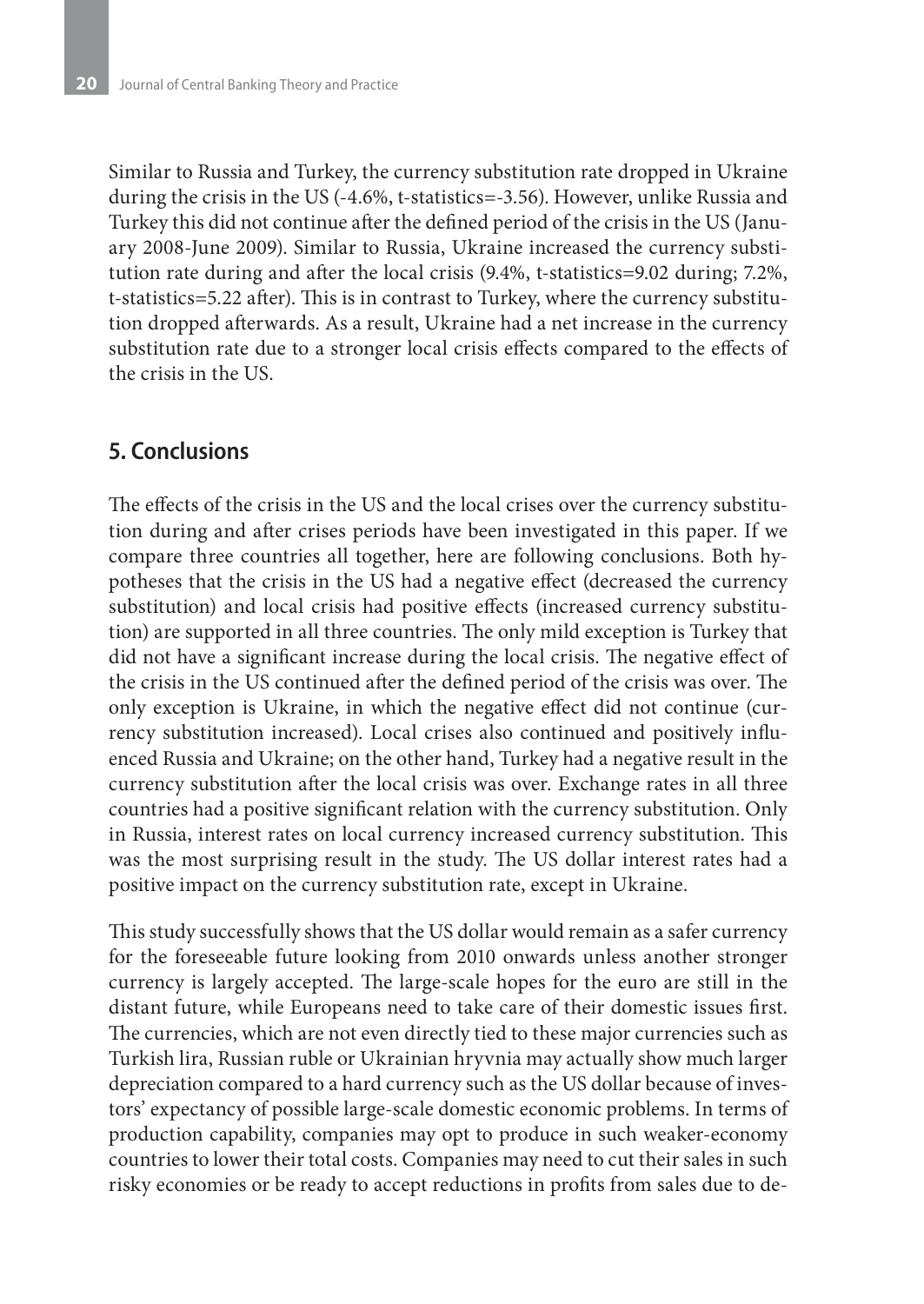preciation of the local currency. A rule of thumb is that the strongest convertible currency remains strong even after a large-scale domestic crisis due to investor relative risk comparison with smaller economies.